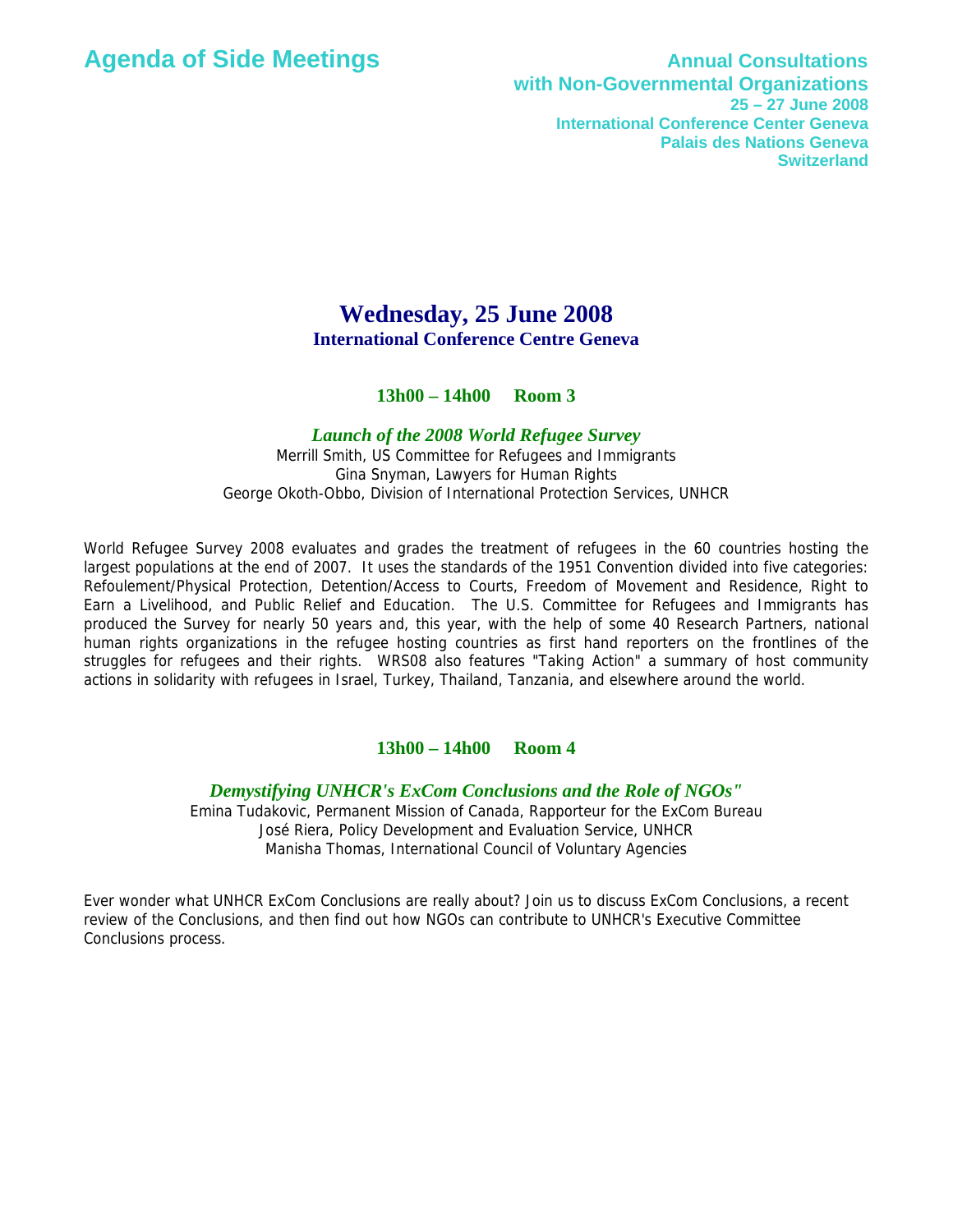# **Thursday, 26 June 2008 International Conference Centre Geneva**

## **8h00 – 9h00 Room 3**

#### *Ethical, consistent and fair treatment of refugees in accessing their rights*

Emily Arnold-Fernandez, Asylum Access Rachel Levitan, Helsinki Citizens' Assembly's Refugee Law Project Zachary Lomo, University of Cambridge Salima Namusobya, Refugee Law Project Richard Stainsby, Status Determination & Protection Information Section, UNHCR

Much attention has been paid to how to establish accountability for severe abuse and misconduct against refugees, but there has not been much attention paid to how to ensure fairness in the routine but high stakes decisions made everyday about the lives of refugees. UNHCR and NGOs often make decisions about the management of camps and eligibility for services and refugee status that in principle should be made by governments. But unlike democratic governments, there are often no clear rules about how UNHCR and NGO decision-makers should explain their actions to refugee. NGOs providing services too often operate outside established systems of professional regulation (i.e. for lawyers, doctors and social workers). This panel will explore some of the 'trouble' cases and consider how principles of transparency and administrative justice should be applied by UNHCR and NGOs. It will draw on recent efforts by UNHCR and NGOs to improve fairness of refugee status determination and to develop a code of legal ethics for other refugee cases than RSD for which the Nairobi Code is an example.

#### **Expectation**

Greater awareness of how rights of refugees are violated in both urban and camp situations

## **13h00 – 14h00 Room 3**

## *Implementation of the 2006 ExCom Conclusion on the protection of Women and Girls at Risk International Working Group Strategy Meeting*

Linda Bartolomei, Centre for Refugee Research Luisa Cremonese, Senior Coordinator for Gender Equality, UNHCR Liliane Lukoki, African Women's Advocacy Unit Nava Malula, Australian National Committee on Refugee Women Eileen Pittaway, Asia Pacific Women's Watch Judy Wakahiu, Refugee Consortium Kenya

The aim of the Working Group is to effectively monitor, advocate and provide support for the implementation of the 2006 Conclusion on the Protection of Women and Girls at Risk.

The aim is to be supported by a range of activities, including:

Advocacy and lobbying of governments, donors and NGOs with a mandate to implement the Conclusion.

Influence domestic policy and law leading to more effective practice for the protection of forcibly displaced women and girls.

Measurement and dissemination of implementation strategies leading to protection.

Establish access to web-based resources to assist stakeholders in the implementation of the Conclusion. Provide an annual update at ExCom, PreExCom and the Annual Tripartite Consultations on Resettlement on the

progress of the implementation of the Conclusion.

Assist in supporting sensitivity and awareness raising across stakeholder organisations.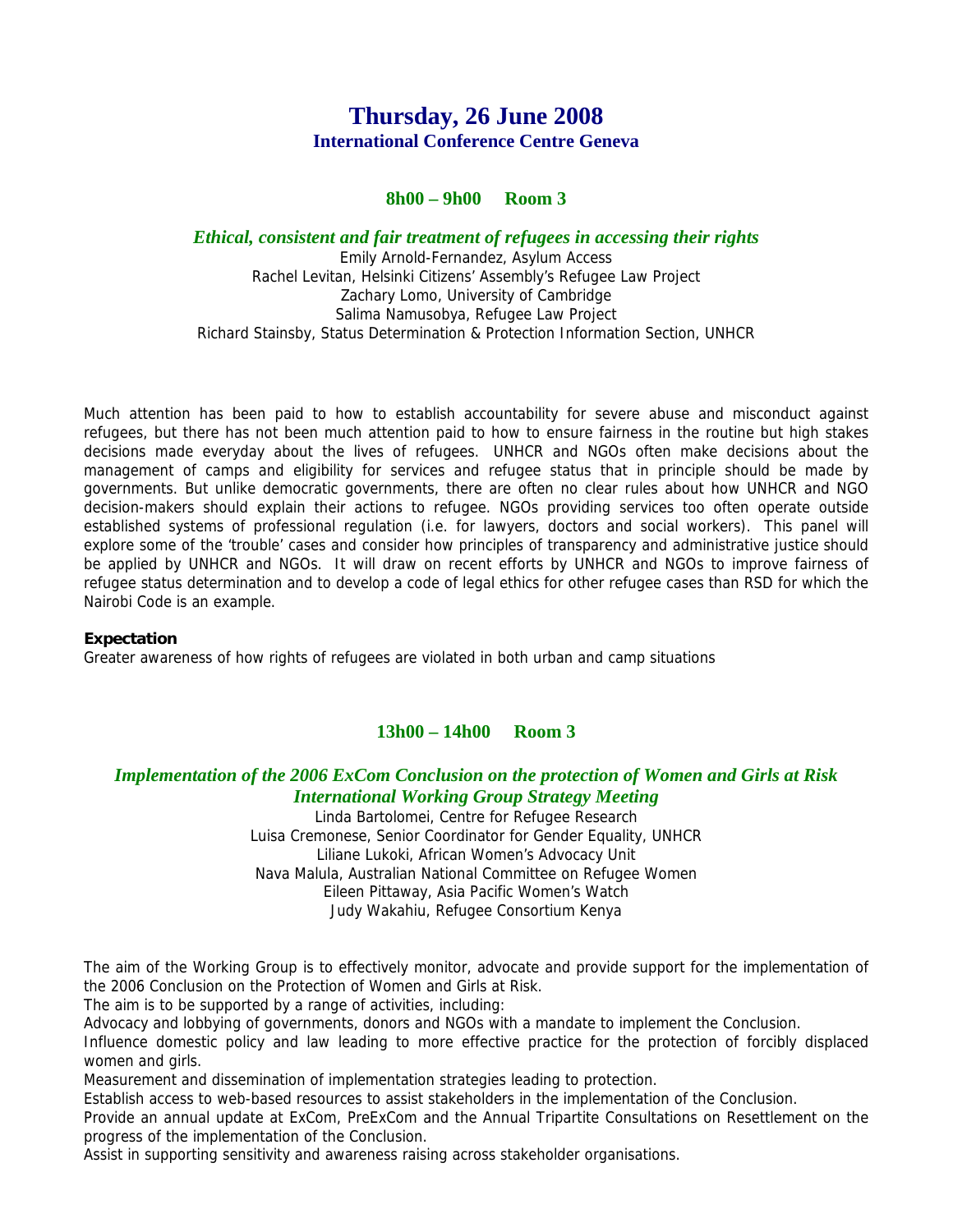# **Thursday, 26 June 2008 International Conference Centre Geneva**

## **13h00 – 14h00 Room 4**

#### *Exchange of views on the Principles of Partnership: What do they mean and how useful are they?*  Ed Schenkenberg, International Council of Voluntary Agencies

#### Background:

The Global Humanitarian Platform (GHP) brings together the three families of the humanitarian community – NGOs, the Red Cross/ Red Crescent movement, and UN and other inter-governmental organizations – on an equal footing – with the overall goal of enhancing the effectiveness of humanitarian action. This is premised on the belief that no humanitarian agency can cover all humanitarian needs alone and that collaboration is, therefore, not an option, but a necessity. The organizations participating in the GHP seek to improve humanitarian response by strengthening partnerships at the global and field levels based on five Principles of Partnership (PoP) - namely equality, transparency, result-oriented approach, responsibility, and complementarity. The PoP were endorsed by 40 leaders of humanitarian organizations at the first meeting of the GHP in Geneva in July 2007. Together with many NGOs, UNHCR is committed to these principles and, to ensure and enhance their application, is taking stock of its approach to partnership, as well as considering how to support the GHP process most effectively.

#### Expectations:

This side meeting aims to listen to NGOs' views on and experience with the PoP. It will also serve as a briefing on the GHP process, recent regional workshops and the forthcoming Annual GHP meeting on 1-2 July. Envisaged as an open and frank brainstorming session, it will provide an opportunity to receive feedback from UNHCR's partners and a first-hand view and field-perspective on the PoP. Questions of interest also relate to what activities the PoP are already applied to; where this could be improved; relationships among and between partner organisations; general expectations in relation to partnership.